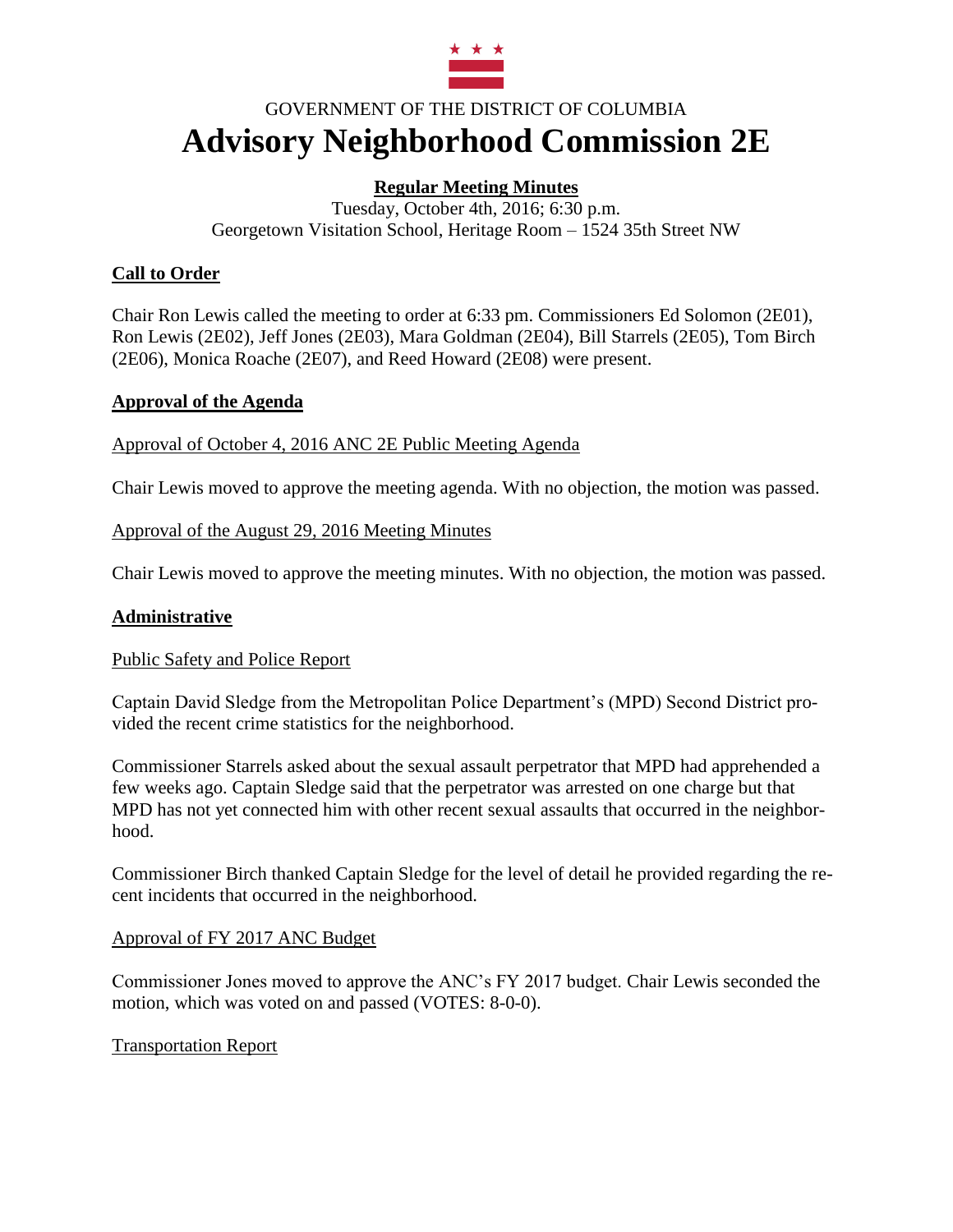Commissioner Birch gave an overview of the congestion that currently develops where the neighborhood's numbered streets intersect with M Street NW. He said that he would like to have a conversation with the District Department of Transportation (DDOT) and the Georgetown Business Improvement District (BID) during an upcoming ANC meeting regarding the situation. He mentioned that one proposal is to create one-way streets in Georgetown.

## **Community Comment**

Commissioner Roache gave an overview of the history of Epiphany Catholic Church in Georgetown. She said that this past Sunday the church community held a celebration that recognized the history of the church, during which they brought back former church members.

Commissioner Birch said that this past Sunday Mount Zion United Methodist Church celebrated its 200th anniversary. He said that the church is the oldest African American church in DC and that it was formed because Dumbarton United Methodist Church had mistreated the African American community members who were attending the church.

Richard Livingstone, a Ward 2 representative for the Mayor's Office of Community Relations and Services (MOCRS), shared copies of the Mayor's weekly newsletter. He talked about the Mayor's recently-launched efforts to fix broken streetlights in the city, including a new ability to text broken streetlights to 3-1-1. He said that the Mayor will be attending the farewell celebration for the C&O Canal's canal boat the following day.

Ruth Werner, the Finance Committee Director for Councilmember Jack Evans, said that she is available to answer any questions.

Joe Sternlieb, the CEO and President of the Georgetown BID, gave an overview of the BID's farewell celebration for the C&O Canal's canal boat the following day. He said that the BID has created a nonprofit group to work with the National Park Service on restoring the canal. He said that at noon on the following day the old canal boat will be towed out of Georgetown and dismantled. He added that shortly thereafter the canal will be drained in order for the locks to be restored, and that the canal will be re-filled in 2018.

Jim Wilcox, a local resident, said that the Friends of Rose Park will be holding their annual Fall Benefit Concert on October 6th. He encouraged meeting attendees to attend the concert.

Commissioner Jones said that DC's new zoning regulations have officially gone into effect.

Commissioner Birch said that local residents have expressed concerns regarding individuals who buy up houses in the neighborhood and then turn them into party houses to rent out on Airbnb. He said that the DC Council has introduced legislation to address this issue, and that the proposed legislation would require regular property inspections, for property owners to have business licenses, and for rental properties to have an owner in residence. He encouraged meeting attendees to send any feedback regarding the legislation to Councilmembers Evans and Nadeau.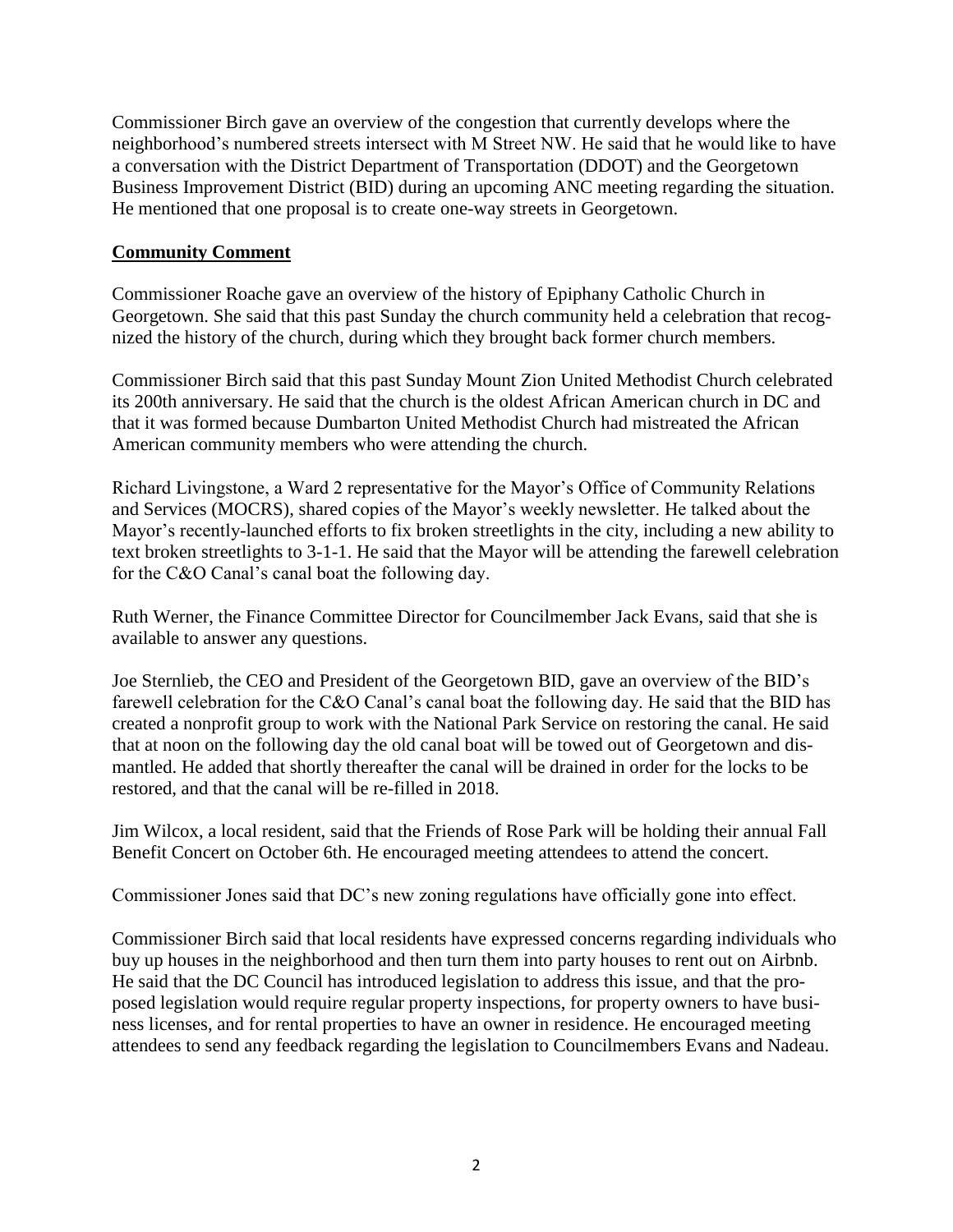Candace Mosely, the Special Projects Coordinator for Georgetown University's Office of Government Relations and Community Engagement, said that registration for the university's community learning classes has opened. She also gave an overview of the university's recent Georgetown Community Day.

## Georgetown University Office of Sustainability's Clean Block Competition

Commissioner Goldman said that Georgetown University's Office of Sustainability is putting together a clean block competition for West Georgetown and Burleith residents. She said that competition prizes will include plaques installed on clean blocks and gift cards. She said that more information regarding the competition will be circulated in upcoming community newsletters.

## **Introduction of Candidates for ANC 2E**

## Introduction of First-Time Candidates and Candidates in Contested Elections for ANC 2E

Each ANC 2E candidate gave a quick overview of their candidacy.

#### **New Business**

#### DDOT Report on Upcoming Key Bridge Rehabilitation Work

Sean Moore, a representative for DDOT's Key Bridge project, said that the project has kicked off and that contractors are currently carrying out mobilization work. He said that the majority of the project's work will be done underneath the bridge, thus local residents will not see any major traffic effects in the short term. He said that DDOT has scheduled a community meeting on Monday, October 24th from 6:30 to 8:00 pm at the Georgetown Library, during which community members can find out more information regarding the project.

Commissioner Starrels asked that DDOT maintain active communications with the residents of 3003 Water Street NW regarding the project.

Mr. Moore said that the project website at [www.keybridgeproject.com](http://www.keybridgeproject.com/) will be launching shortly. He added that the project will have a dedicated call and text line for residents to ask immediate questions.

#### Unauthorized Contractor Parking for Duke Ellington School Construction

Commissioner Solomon moved to adopt a proposed resolution regarding the matter. Chair Lewis seconded the motion, which was voted on and passed (VOTES: 8-0-0). The resolution reads as follows:

ANC 2E requests that the Department of General Services (DGS) work with Duke Ellington contractor Sigal Construction to ensure that employees and sub-contractors do not park on neighborhood streets. ANC 2E is disappointed that DGS has not instituted a pro-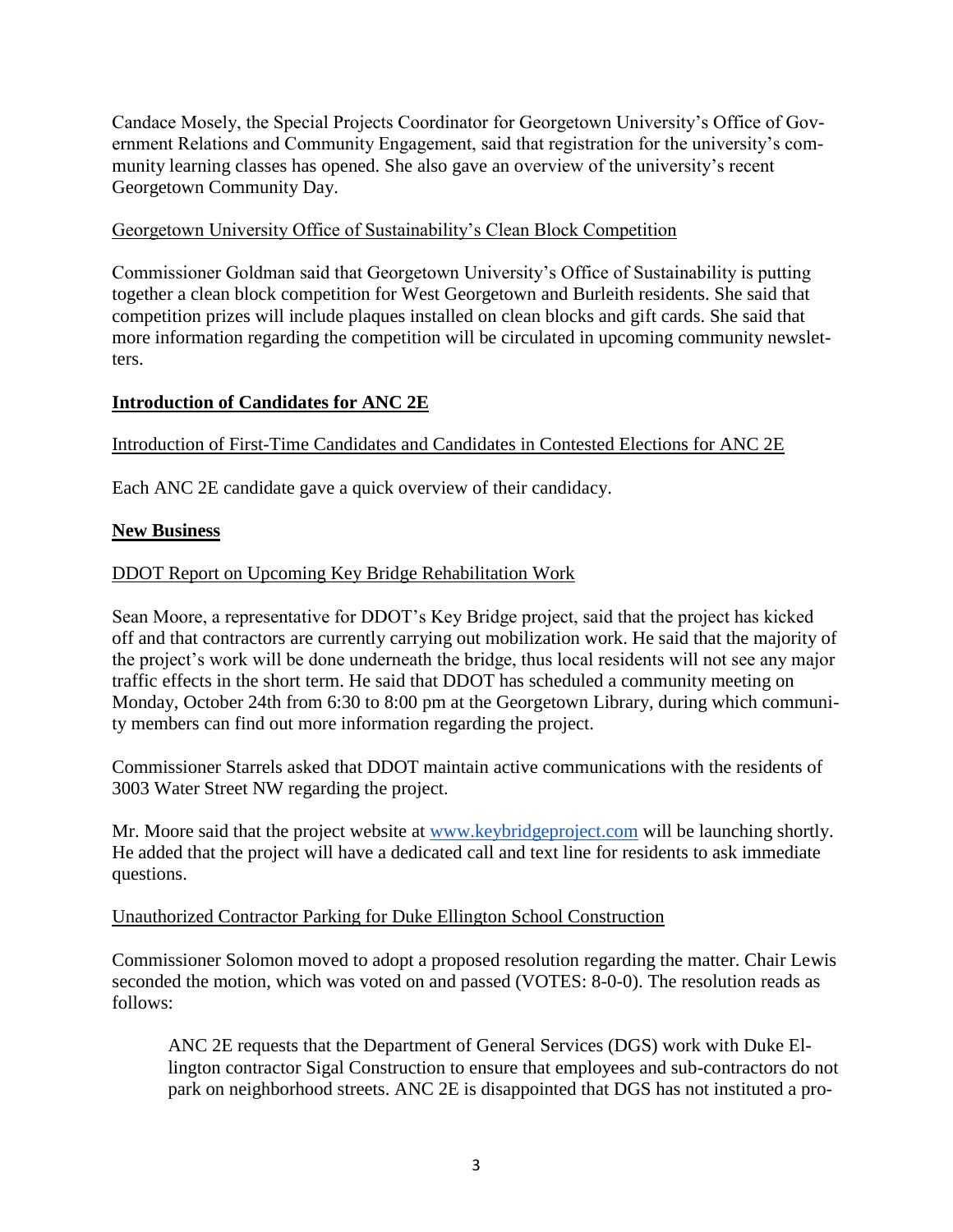gram that requires its contractors to enforce a policy of off-street parking for its employees and sub-contractors.

## DDOT's Proposed Regulation Amendments on Resident Parking

Commissioner Howard moved to adopt a proposed resolution regarding the matter. Commissioner Roache seconded the motion, which was voted on and passed (VOTES: 5-3-0, with Commissioners Solomon, Goldman, Birch, Roache, and Howard voting in favor and Commissioners Lewis, Jones, and Starrels voting against). The resolution reads as follows:

ANC 2E does not support the concept set out in recent proposed parking regulations of broadening the availability of and establishing criteria for resident-only parking restrictions on established RPP streets.

## Needed Repairs to Neighborhood Street Lights

Commissioner Starrels gave an overview of his recent walk around the neighborhood with Terry Lynch, a local resident, where they looked for burnt out streetlights. He also gave an overview of the Mayor's subsequent launch of an initiative to fix broken streetlights across the city. He said that he is going to write a letter to the Mayor thanking her for her work on the initiative.

#### Permits for Volta Park Day on October 30th and Breakfast with Santa at Volta Park on December 4th

Chair Lewis moved to support the issuing of park permits for the two events at Volta Park. Commissioner Howard seconded the motion, which was voted on and passed (VOTES: 8-0-0). The resolution reads as follows:

ANC 2E supports the issuing of park permits for the Friends of Volta Park's Volta Park Day on October 30, 2016 and Breakfast with Santa at Volta Park on December 4, 2016.

#### **Old Georgetown Board**

#### OG 16-371 (HPA 16-662) 1801 35th Street, NW

Commissioner Solomon moved to adopt a proposed resolution regarding the matter. Commissioner Starrels seconded the motion, which was voted on and passed (VOTES: 8-0-0). The resolution reads as follows:

ANC 2E has concerns with the massing, the size, the height, and the scope of the project. We hope OGB will closely examine those aspects of the project.

The glass link between the main building and the addition is concerning, as it will give off a large amount of light into the surrounding community.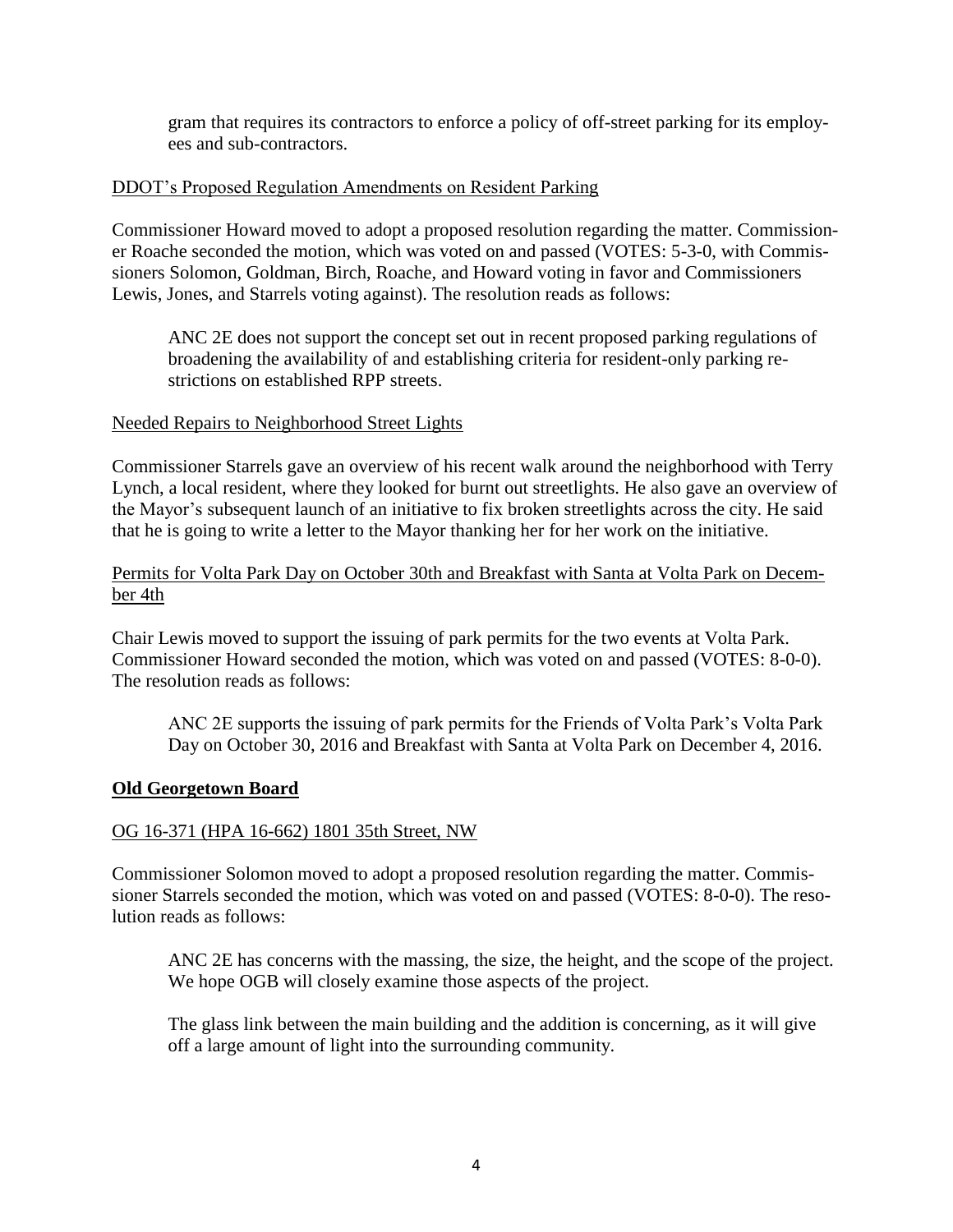We would like OGB to take a look at the privacy issues regarding the rooftop farm. There are also questions regarding the proposed modifications to the alley.

The community is thrilled to have an arts facility in the community. We are also receptive to the landscaping and architecture of the building as proposed.

ANC 2E encourages the Board to consider the concerns of the neighbors. We look forward to working with the applicant to address these concerns.

## OG 16-375 (HPA 16-666) 3401 Water Street, NW

Commissioner Starrels moved to adopt a proposed resolution regarding the matter. Commissioner Roache seconded the motion, which was voted on and passed (VOTES: 7-0-0). The resolution reads as follows:

ANC 2E appreciates the presentation, but is not yet ready to give its approval of the concept as presented.

The area where the new residential building is being proposed is an important area. It resides next to the historic towpath, Georgetown Waterfront Park, and the C&O Canal, and is close to the residences at 3303 Water Street NW. The building is also situated across from existing and proposed boathouses. The overall massing of the building is a concern.

The following are concerns of ANC 2E regarding the concept:

- 1. Impacts on the C&O Canal: The C&O Canal is historic and the walls of the canal are fragile. The integrity of the canal is paramount. Any compromise of the canal would not be good.
- 2. Massing: The overall massing of the building is a concern considering the location and the size of the footprint.
- 3. Lighting: When the building is lighted at night, how will the lighting affect the overall feel of the C&O Canal and the canal's towpath?
- 4. Balconies: The balconies, which overlook the C&O Canal, seem out of place.
- 5. Roof Deck: The roof deck seems to be too large with too many items. A smaller roof deck, perhaps with a single pool, seems more in keeping with the area. Noise and light pollution from the roof deck seem to be a potential problem for this historic area.
- 6. Views: The vistas as they relate to the Key Bridge, the Potomac River, the C&O Canal, and the canal's towpath all have to be addressed.
- 7. The Francis Scott Key Park is important. The views from the park should not be impacted. One should not be looking at a large structure from the park.
- 8. The views and other impacts on the residences at 3303 Water Street NW should be considered.
- 9. Traffic and Pedestrian Flow: This is a very active area with pedestrians, cyclists and some cars. There has to be a traffic study to ensure the safety of everyone.